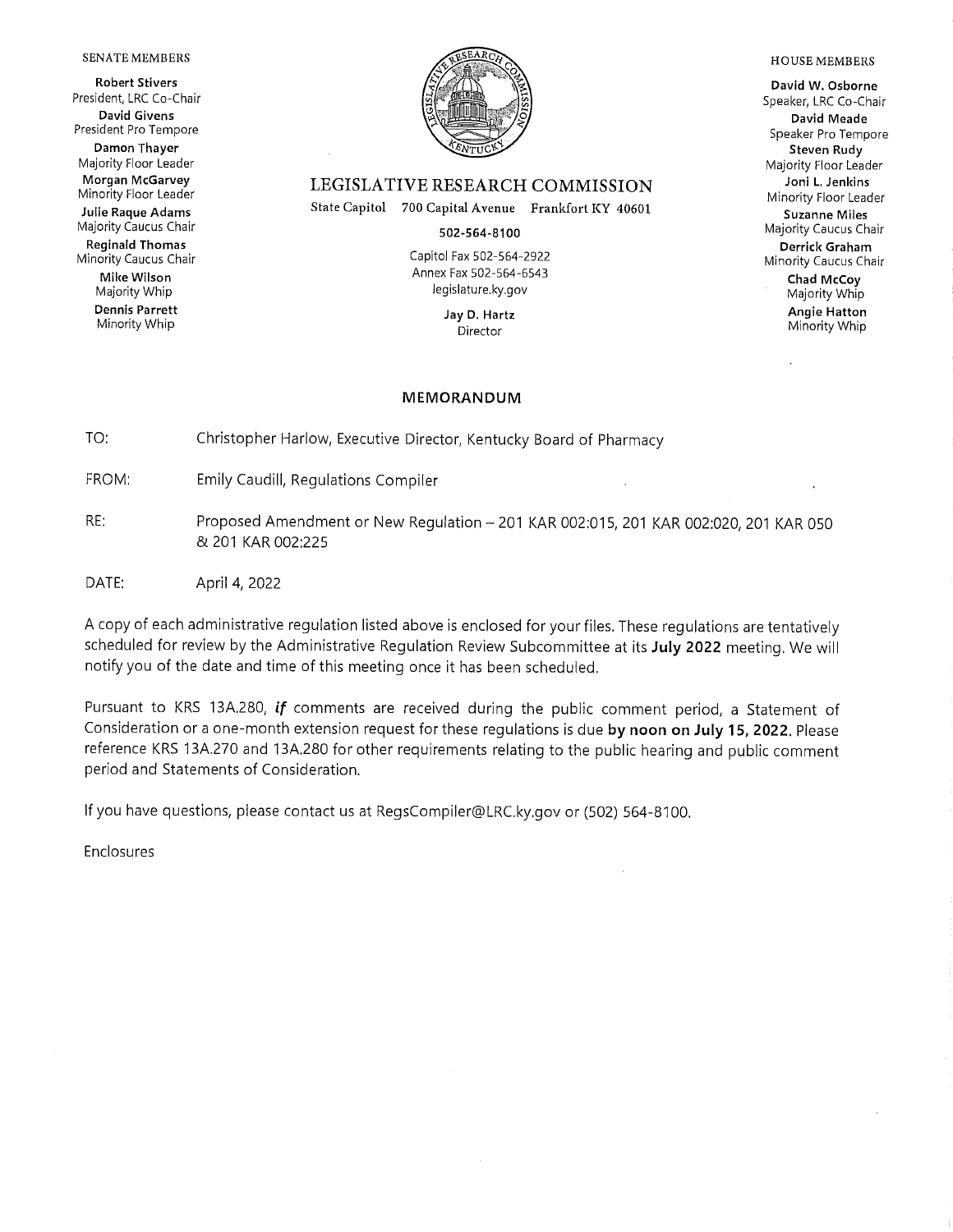| FILED WIEMLP<br>TIME:                   |
|-----------------------------------------|
| $APR - 52022$                           |
| Emily B Caudill<br>REGULATIONS COMPILER |

#### $\mathbf 1$ BOARD AND COMMISSIONS [JUSTICE AND PUBLIC SAFETY]

- $\overline{2}$ Kentucky Board of Pharmacy
- (Amendment)  $\overline{3}$
- $\overline{4}$ 201 KAR 2:020 Examination.
- 5 RELATES TO: KRS 218A.205(7), 315.050
- 6 STATUTORY AUTHORITY: KRS 218A.205(7), 315.050(2), 315.191(1), (2), (4)
- NECESSITY, FUNCTION, AND CONFORMITY: KRS 315.050(2) and 315.191(1)(c)  $\overline{7}$
- 8 authorize the board to promulgate administrative regulations to prescribe the time, place,
- method, manner, scope, and subjects of examinations. KRS 218A.205 (7) requires the board to 9
- establish requirements for background checks for licensees. This administrative regulation 10
- establishes the examination and application requirements for obtaining a license to practice 11
- pharmacy in Kentucky. 12
- Section 1. The examination for licensure shall include: 13
- 14 (1) The North American Pharmacist Licensure Examination (NAPLEX); and
- 15 (2) The Multistate Pharmacy Jurisprudence Examination (MPJE).
- 16 Section 2. Both the NAPLEX and the MPJE examinations are graded as pass or fail. [The
- 17 passing score on the required examinations shall be:
- (1) At least seventy-five (75) on the basis of the NAPLEX and the MPJE grades shall not be used 18
- 19 in computing the NAPLEX; and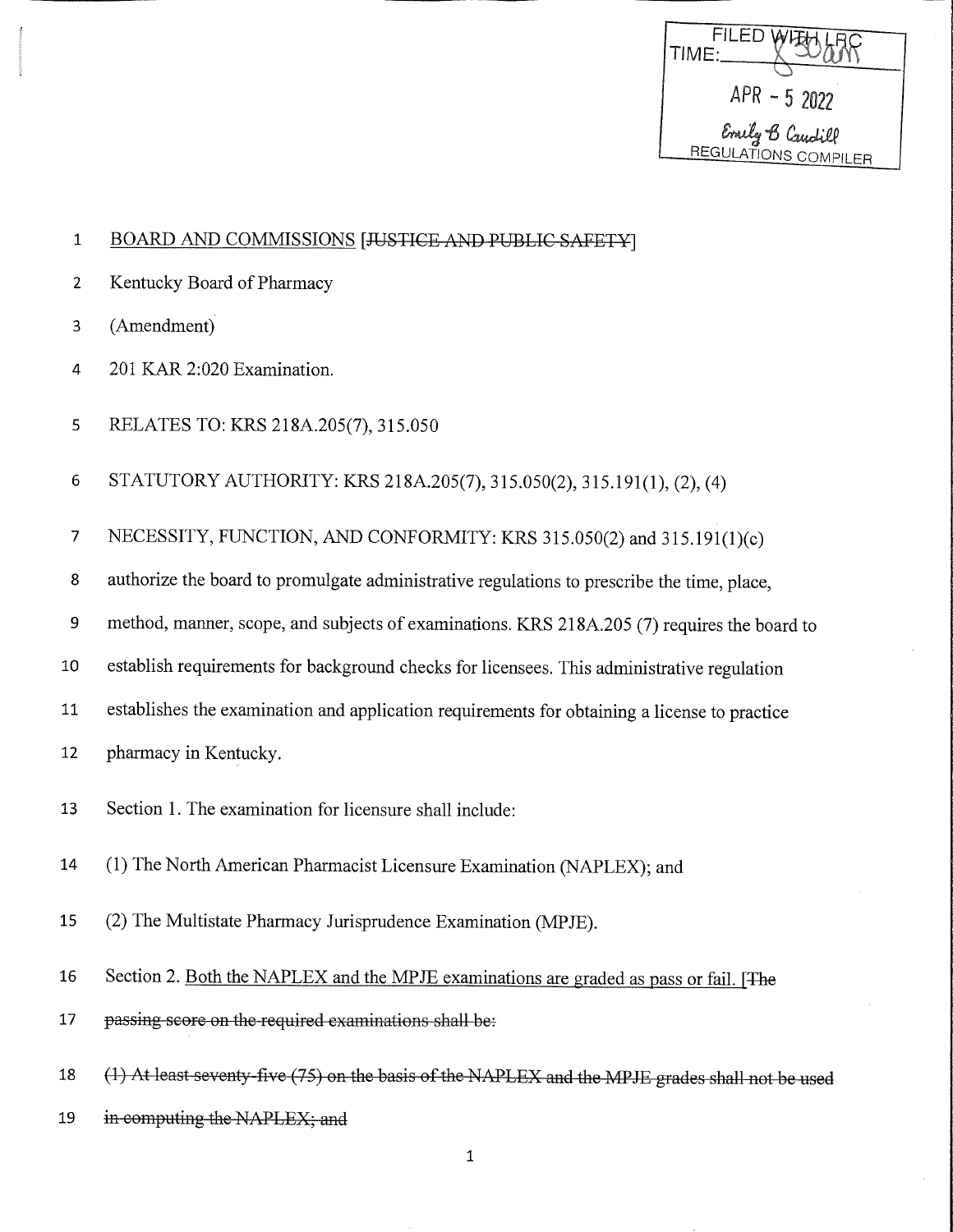| $(2)$ At least seventy five $(75)$ on the basis of the MDIE 1                 |  |  |
|-------------------------------------------------------------------------------|--|--|
| $\sqrt{2}$ ) in igast seventy-five $\sqrt{2}$ ) on the basis of the inf first |  |  |

| $\overline{2}$ | Section 3. If an applicant fails an examination [to obtain the necessary scores in any of the tests]   |
|----------------|--------------------------------------------------------------------------------------------------------|
| 3              | described in Section 2 of this administrative regulation, the applicant may upon proper                |
| 4              | application retake the examination [tests upon the payment of the fee set forth in 201 KAR 2:050       |
| 5              | plus any direct costs for test materials and supplies]. An applicant is limited to three attempts for  |
| 6              | each examination without further board approval. An applicant is limited to a lifetime limit of        |
| 7              | five $(5)$ attempts on each examination [who has failed any test may retake that test within one $(1)$ |
| 8              | year of the date the applicant first failed the test without having to reapply].                       |
| 9              | Section 4. If after three examination attempts, the applicant has not passed, to qualify for two       |
| 10             | additional attempts, the applicant must:                                                               |
| 11             | (1) For the NAPLEX, complete a refresher course and submit to the Board of Pharmacy a                  |
| 12             | certificate of completion; and                                                                         |
| 13             | (2) For the MPJE, submit to the Board of Pharmacy:                                                     |
| 14             | a. Proof of (5) five hours of ACPE or Board approved continuing education in the topic of              |
| 15             | pharmacy law, or                                                                                       |
| 16             | b. A certificate of completion of a refresher course.                                                  |
| 17             | Section 5. All results of examinations shall be preserved according to the Board of Pharmacy           |
| 18             | Record Retention Schedule.                                                                             |
| 19             | Section 6[5]. [Fees submitted with an application shall be nonrefundable.                              |

20 Section 6.] Prior to approval for examination, an applicant shall: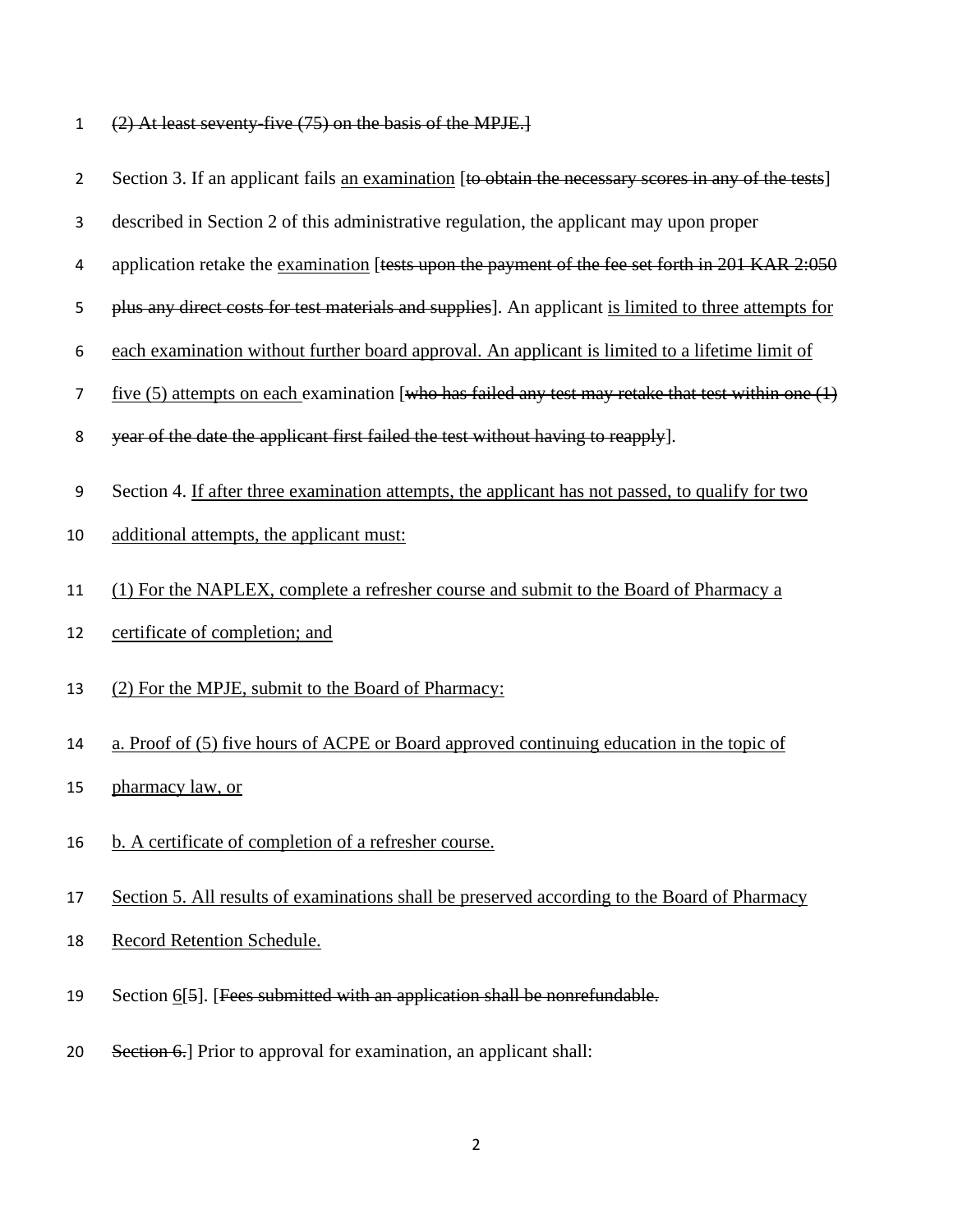| 1              | (1) Submit to a nation-wide criminal background investigation by means of fingerprint check by  |
|----------------|-------------------------------------------------------------------------------------------------|
| $\overline{2}$ | the Department of Kentucky State Police and the Federal Bureau of Investigation; and            |
| 3              | (2) Submit to a query to the National Practitioner Data Bank of the United States Department of |
| 4              | Health and Human Services.                                                                      |
| 5              | (3) Submit an initial application for pharmacist licensure that reports:                        |
| 6              | a. Name, maiden, and other names used currently or previously;                                  |
| 7              | b. Address and telephone number;                                                                |
| 8              | c. Date of birth;                                                                               |
| 9              | d. Social Security number;                                                                      |
| 10             | e. Citizenship;                                                                                 |
| 11             | <u>f. Sex;</u>                                                                                  |
| 12             | g. Name of pharmacy school;                                                                     |
| 13             | h. Intern Registration Number;                                                                  |
| 14             | i. Record of any conviction for any felony or misdemeanor offense;                              |
| 15             | Record of any state licensing agency refusal of licensure, failure of examination or refusal of |
| 16             | examination; and                                                                                |
| 17             | k.Certificate of moral standing.                                                                |
| 18             | (4) Submit a certification of pharmacy school graduation;                                       |
|                |                                                                                                 |

19 (5) Submit a certification of intern hours.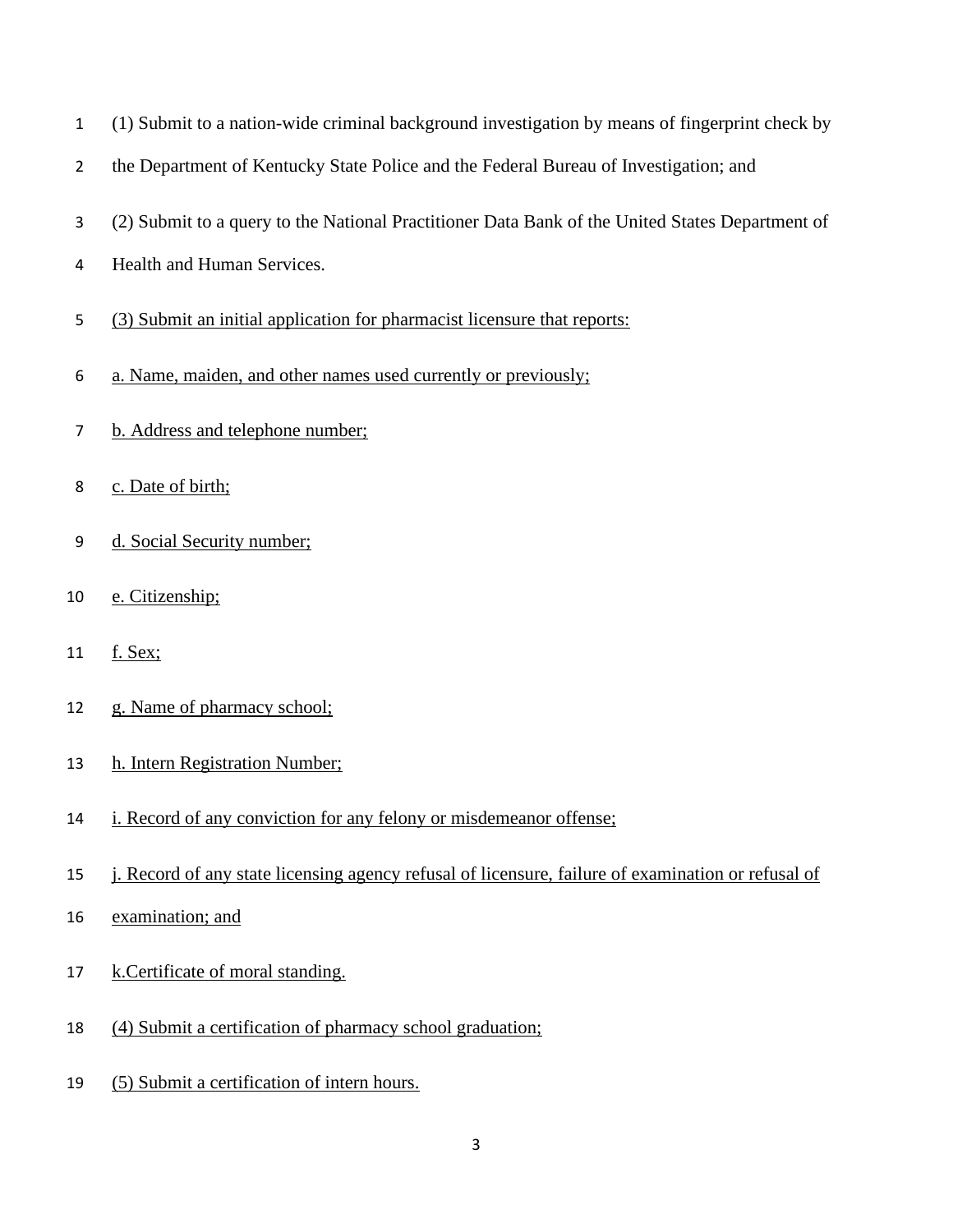- 1 Section 7. [License, ]Fee. An applicant shall submit[:
- (1)An Initial Application for Pharmacist Licensure pursuant to KRS 315.050; and
- 3 (2)As appropriate, the fee established by 201 KAR 2:050, Section 1(1).
- Section 8. Incorporation by Reference.
- 5 (1)"Initial Application for Pharmacist Licensure", Form 1,  $\frac{3}{2022}$  [12/2019], is incorporated by
- reference.
- (2) "Certification of College Graduation", Form 2, 03/2022 is incorporated by reference.
- (3) "Certification of Intern Hours", Form 3, 03/2022 is incorporated by reference.
- (4) This material may be inspected, copied, or obtained, subject to applicable copyright law, at
- the Kentucky Board of Pharmacy, State Office Building Annex, Suite 300, 125 Holmes Street,
- Frankfort, Kentucky 40601, Monday through Friday 8:00 a.m. to 4:30p.m.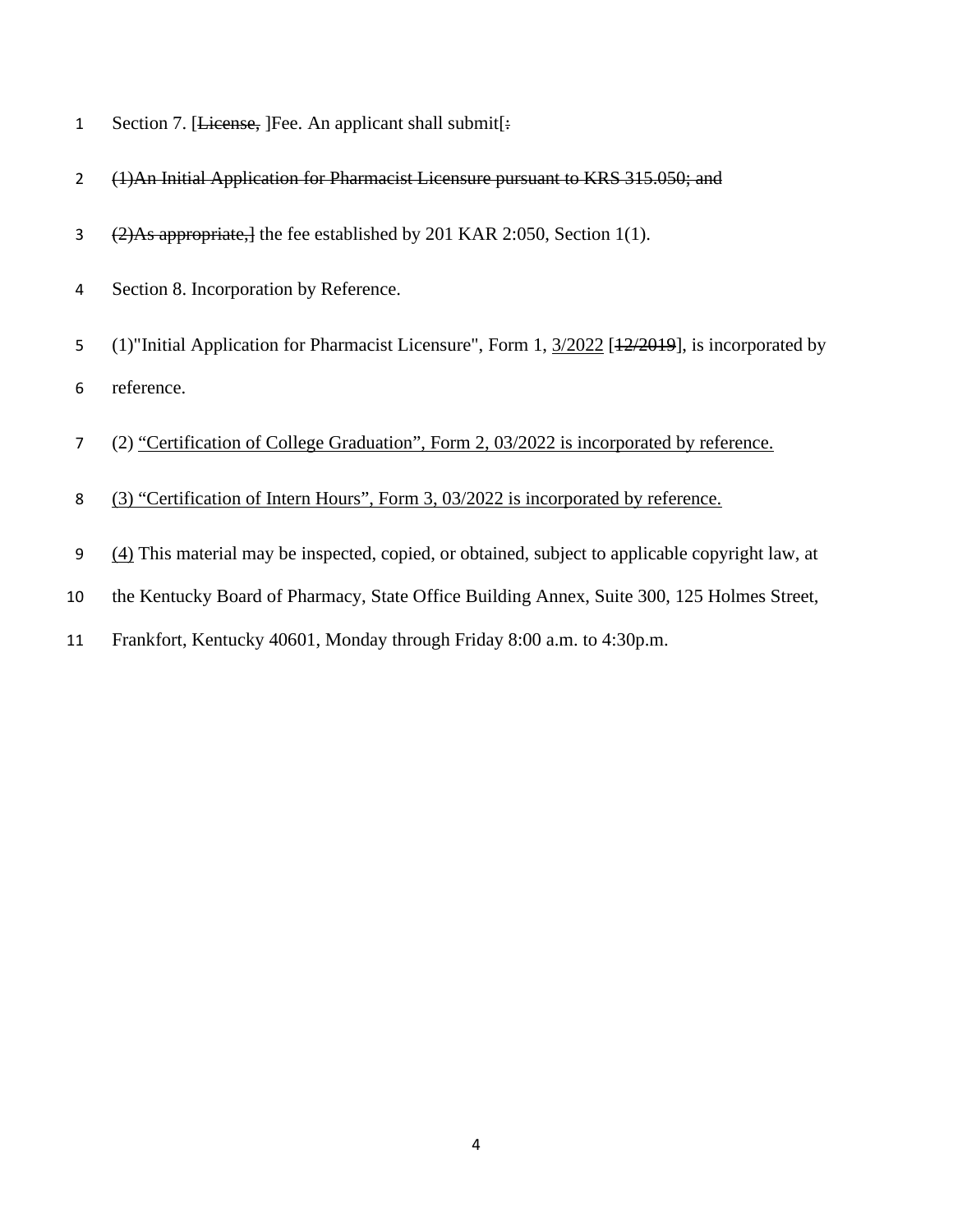CLUITTEUN

April 4, 2022

Christopher P. Harlow Date Executive Director Kentucky Board of Pharmacy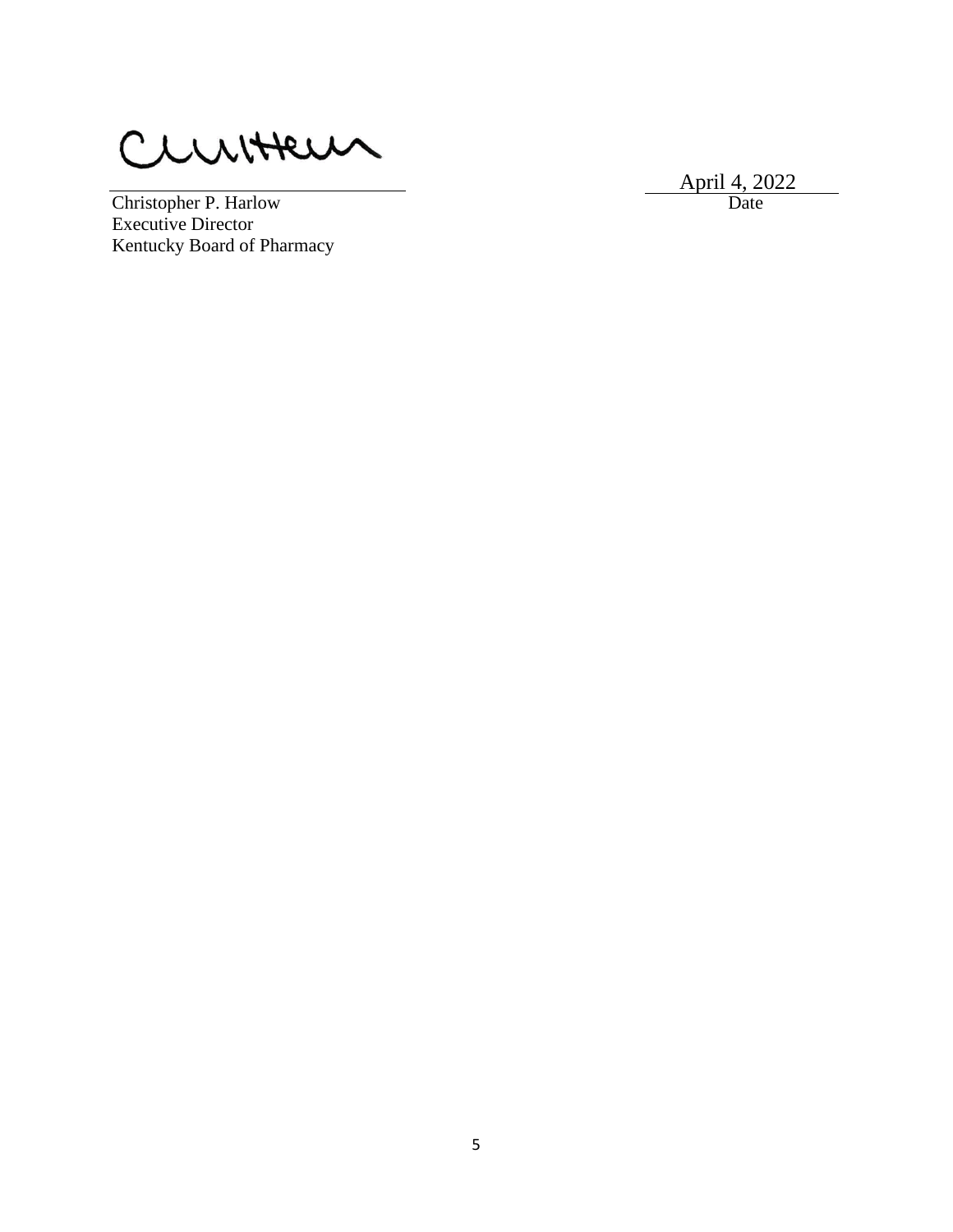#### PUBLIC HEARING AND PUBLIC COMMENT PERIOD:

A public hearing on this administrative regulation shall be held on June 22,2022 at 9:00 a.m. Eastern Time at the Kentucky Board of Pharmacy, 125 Holmes Street, Suite 300, State Office Building Annex, Frankfort, Kentucky 40601. Individuals interested in being heard at this hearing shall notify this agency in writing by five workdays prior to the hearing, of their intent to attend. If no notification of intent to attend the hearing is received by that date, the hearing may be canceled. This hearing is open to the public. Any person who wishes to be heard will be given an opportunity to comment on the proposed administrative regulation. A transcript of the public hearing will not be made unless a written request for a transcript is made. If you do not wish to be heard at the public hearing, you may submit written comments on the proposed administrative regulation. Written comments shall be accepted through June 30, 2022. Send written notification of intent to be heard at the public hearing or written comments on the proposed administrative regulation to the contact person.

Contact person: Christopher P. Harlow, Executive Director, Kentucky Board of Pharmacy, 125 Holmes Street, Suite 300, State Office Building Annex, Frankfort, Kentucky 40601, phone (502) 564-7910, fax (502) 696-3806, email Christopher.harlow@ky.gov.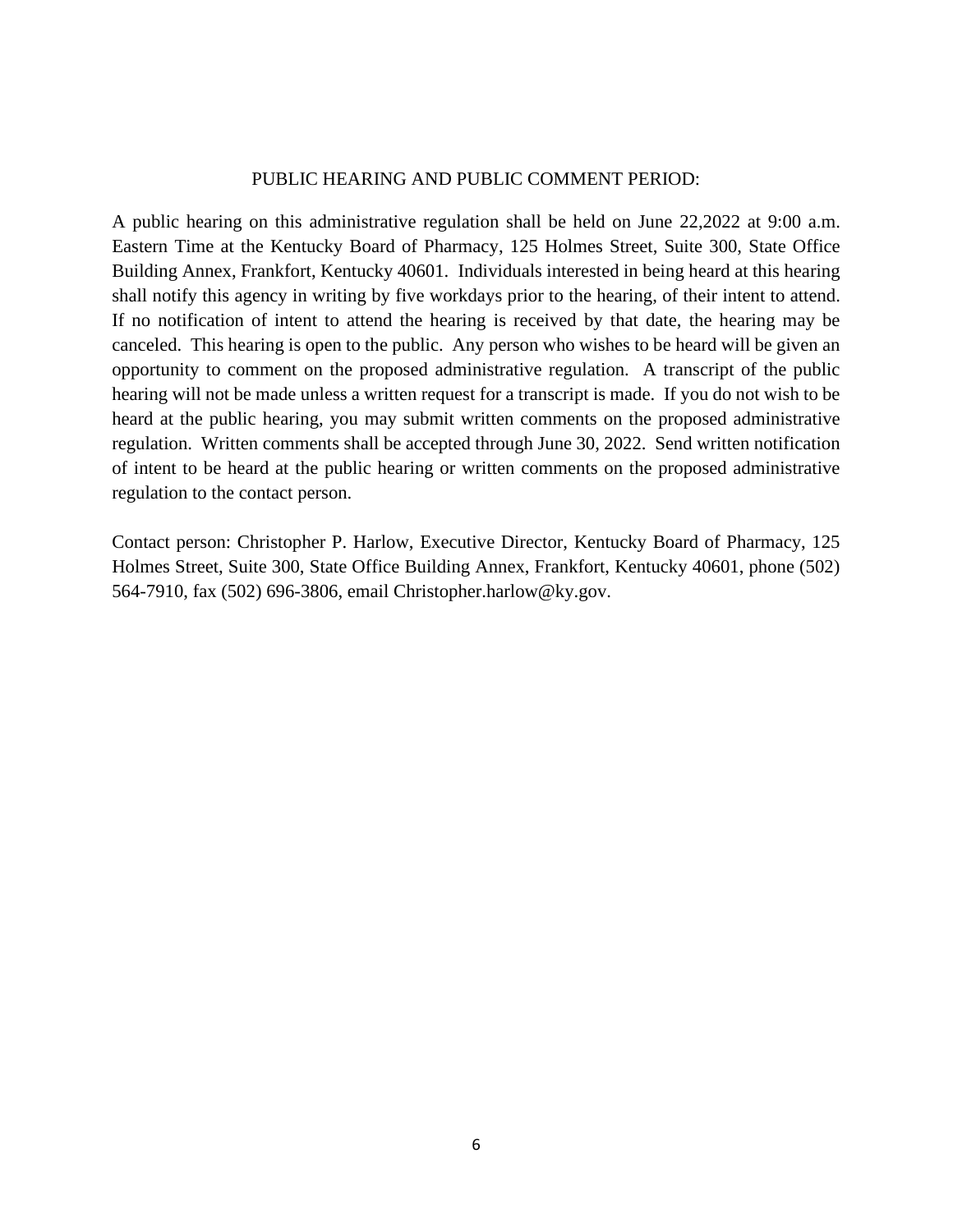## REGULATORY IMPACT ANALYSIS AND TIERING STATEMENT

201 KAR 2:020 Examination. Contact person: Christopher P. Harlow, Phone 502-564-7910, email [Christopher.Harlow@ky.gov](mailto:Christopher.Harlow@ky.gov)

(1) Provide a brief summary of:

(a) What this administrative regulation does: This administrative regulation establishes the requirements for the examinations

(b) The necessity of this administrative regulation: KRS 315.050(2) and 315.191(1)(c)authorizes the Board of Pharmacy to promulgate administrative regulations to prescribe the time, place, method, manner, scope, and subjects of examinations. KRS 218(A)205(7) requires the board to establish requirements for background checks for licensees. This administrative regulation establishes the examination and application requirements for obtaining a license to practice pharmacy in Kentucky.

(c) How this administrative regulation conforms to the content of the authorizing statues: This administrative regulation establishes the examination and application requirements for obtaining a license to practice pharmacy in Kentucky.

(d) How this administrative regulation currently assists or will assist in the effective administration of the statutes: Incorporate by reference new initial pharmacist application for licensure.

(2) If this is an amendment to an existing administrative regulation, provide a brief summary of:

(a) How the amendment will change this existing administrative regulation: Retitle this regulation; Updates language on how scores are reported to the Board of Pharmacy. Establishes limits on the number of attempts a candidate may take the exams. Adds requirements for requesting multiple attempts to an examination.

(b) The necessity of the amendment to this administrative regulation: The criteria needed to be updated based on score reporting by the agency that administers the examination. Adding limits to the examination protects the integrity of the examination and provides the Board of Pharmacy the ability to certify additional training for unsuccessful attempts.

(c) How the amendment conforms to the content of the authorizing statutes: KRS 315.050(2) and 315.191(1)(c) authorizes the Board of Pharmacy to promulgate administrative regulations to prescribe the time, place, method, manner, scope, and subjects of examinations.

(d) How the amendment will assist in the effective administration of the statutes: The amendment will further promote, preserve, and protect public health through effective regulation of pharmacists by ensuring appropriate licensing standards.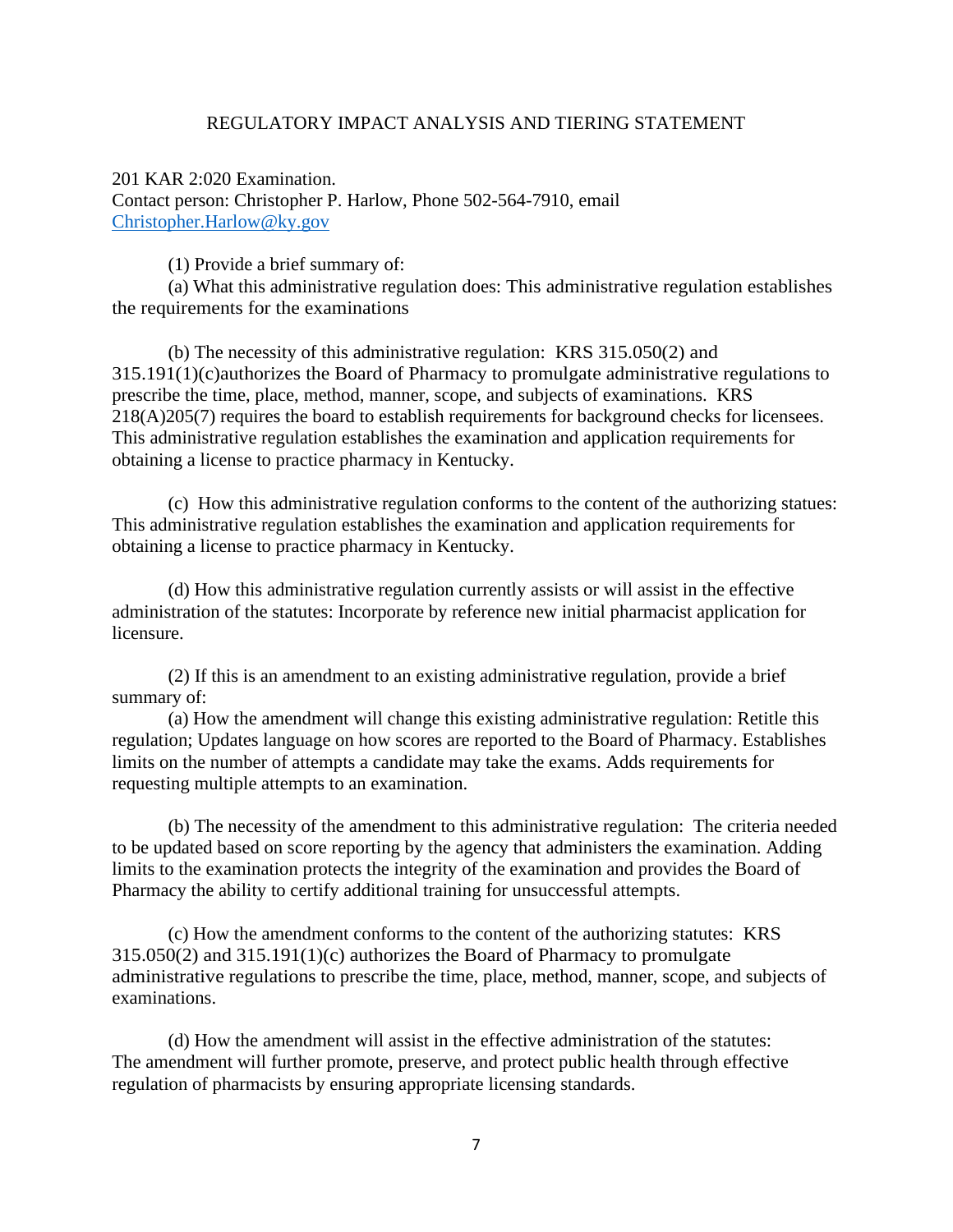(3) List the type and number of individuals, businesses, organizations, or state and local governments affected by this administrative regulation: The board anticipates pharmacies and pharmacists will be affected minimally by this regulation amendment.

(4) Provide an analysis of how the entities identified in question (3) will be impacted by either the implementation of this administrative regulation, if new, or by the change, if it is an amendment, including:

(a) List the actions that each of the regulated entities identified in question (3) will have to take to comply with this administrative regulation or amendment: Pharmacist applicants will have to familiarize themselves with amended language. The board will help to educate pharmacist applicants in these changes.

(b) In complying with this administrative regulation or amendment, how much will it cost each of the entities identified in question (3): There are no new costs for the identities to comply with the amendment except multiple failed attempts would require additional training which may insure some cost.

(c) As a result of compliance, what benefits will accrue to the entities identified in question (3): This will provide better integrity of the examination process for all applicants.

(5) Provide an estimate of how much it will cost to implement this administrative Regulation:

(a) Initially: No costs will be incurred.

(b) On a continuing basis: No costs will be incurred.

(6) What is the source of the funding to be used for the implementation and enforcement of this administrative regulation: Board revenues from pre-existing fees provide the funding to enforce the regulation.

(7) Provide an assessment of whether an increase in fees or funding will be necessary to implement this administrative regulation, if new, or by the change if it is an amendment: No increase in fees or funding will be required because of this new regulation.

(8) State whether or not this administrative regulation establishes any fees or directly or indirectly increases any fees: This administrative regulation does not establish fees or directly or indirectly increase any fees.

(9) TIERING: Is tiering applied? (Explain why tiering was or was not used) Tiering is not applied because the regulation is applicable to all applicants desiring to apply for Kentucky pharmacist licensure.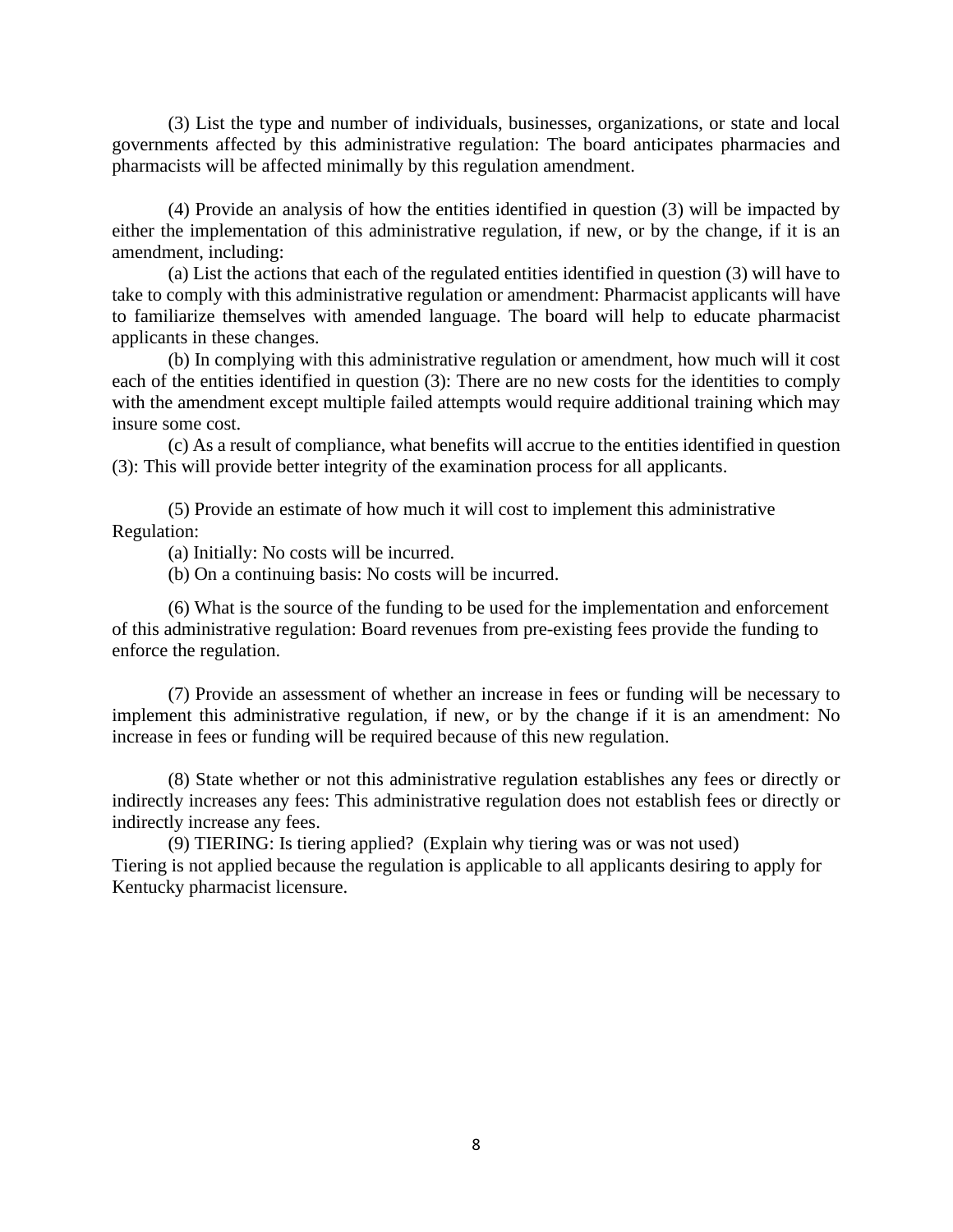### FISCAL NOTE ON STATE OR LOCAL GOVERNMENT

201 KAR 2:020 Examination. Contact Person: Christopher P. Harlow, Phone 502-564-7910, email [Christopher.harlow@ky.gov](mailto:Christopher.harlow@ky.gov)

1. What units, parts, or divisions of state or local government (including cities, counties, fire departments, or school districts) will be impacted by this administrative regulation?

The Kentucky Board of Pharmacy will be the only entity impacted by this administrative regulation.

2. Identify each state or federal statute or federal regulation that requires or authorizes the action taken by the administrative regulation.

KRS 315.050(2).

3. Estimate the effect of this administrative regulation on the expenditures and revenues of a state or local government agency (including cities, counties, fire departments, or school districts) for the first full year the administrative regulation is to be in effect.

a) How much revenue will this administrative regulation generate for the state or local government (including cities, counties, fire departments, or school districts) for the first year?

This administrative regulation will not generate revenue for the Board in the first year.

b) How much revenue will this administrative regulation generate for the state or local government (including cities, counties, fire departments, or school districts) for subsequent years?

This administrative regulation will not generate revenue for the Board in subsequent years.

c) How much will it cost to administer this program for the first year? No costs are required to administer this program for the first year.

d) How much will it cost to administer this program for subsequent years? No costs are required to administer this program for subsequent years.

Note: If specific dollar estimates cannot be determined, provide a brief narrative to explain the fiscal impact of the administrative regulation. N/A

Revenues  $(+/-)$ : 0

Expenditures  $(+/-): 0$ 

Other Explanation: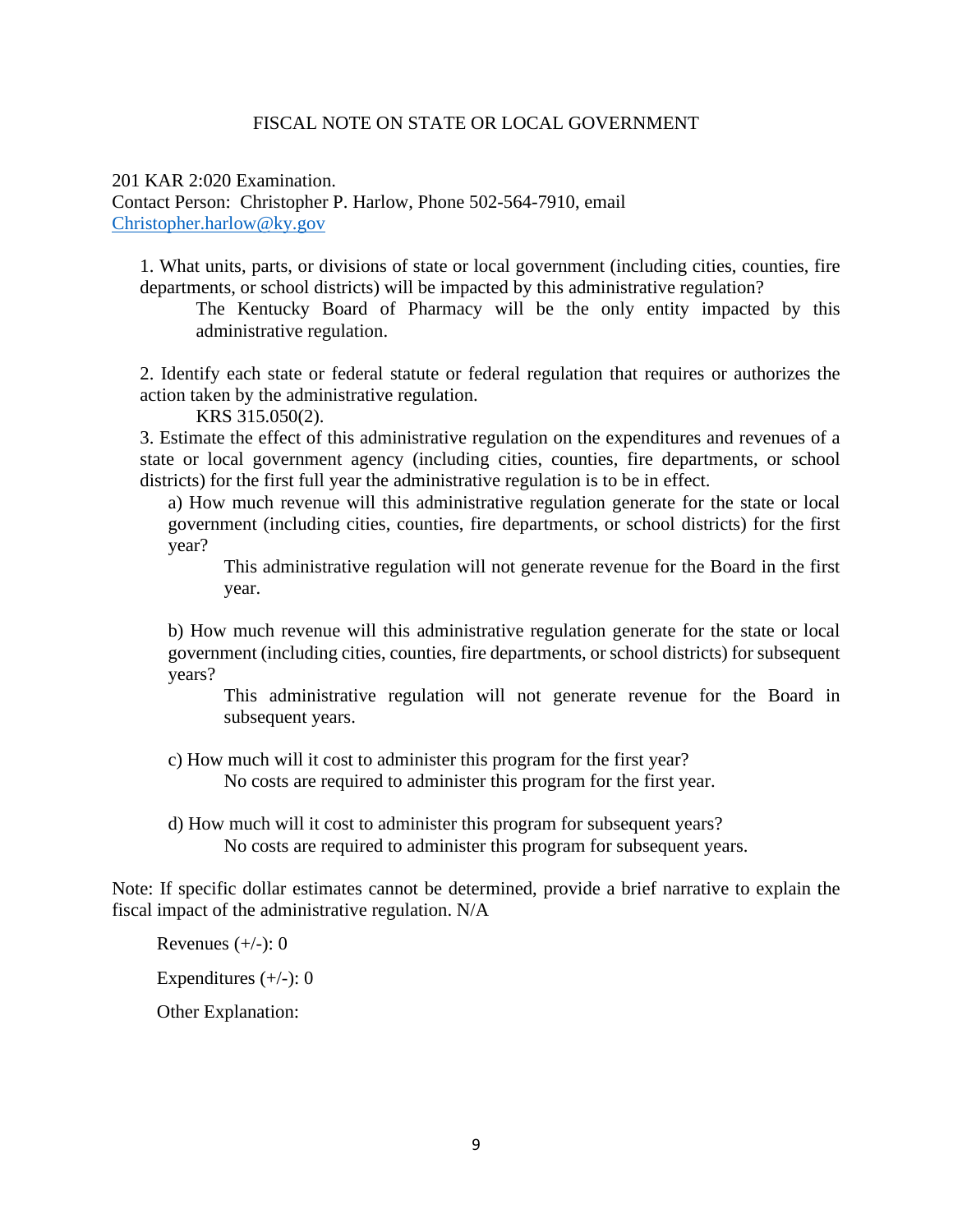### Summary of Material Incorporated by Reference

The "Initial Application for Pharmacist Licensure" is the 3-page initial application form that pharmacist are required to file before engaging in the practice of pharmacy. KRS Chapter 315.030 requires pharmacist to complete a licensure application by the Board of Pharmacy. Form 1 –  $1/2012$  has been updated to Form  $1 - 03/2022$  by removing the need for a photograph, and removed question 11, "Have any changes involving moral turpitude or violation of pharmacy, liquor, or dug laws ever been made against you".

The "Certification of College Graduation", Form 2, 03/2022 has been added to verify graduation from a college of pharmacy.

The "Certification of Intern Hours", Form 3, 03/2022 has been added to certify completion of the required pharmacist intern hours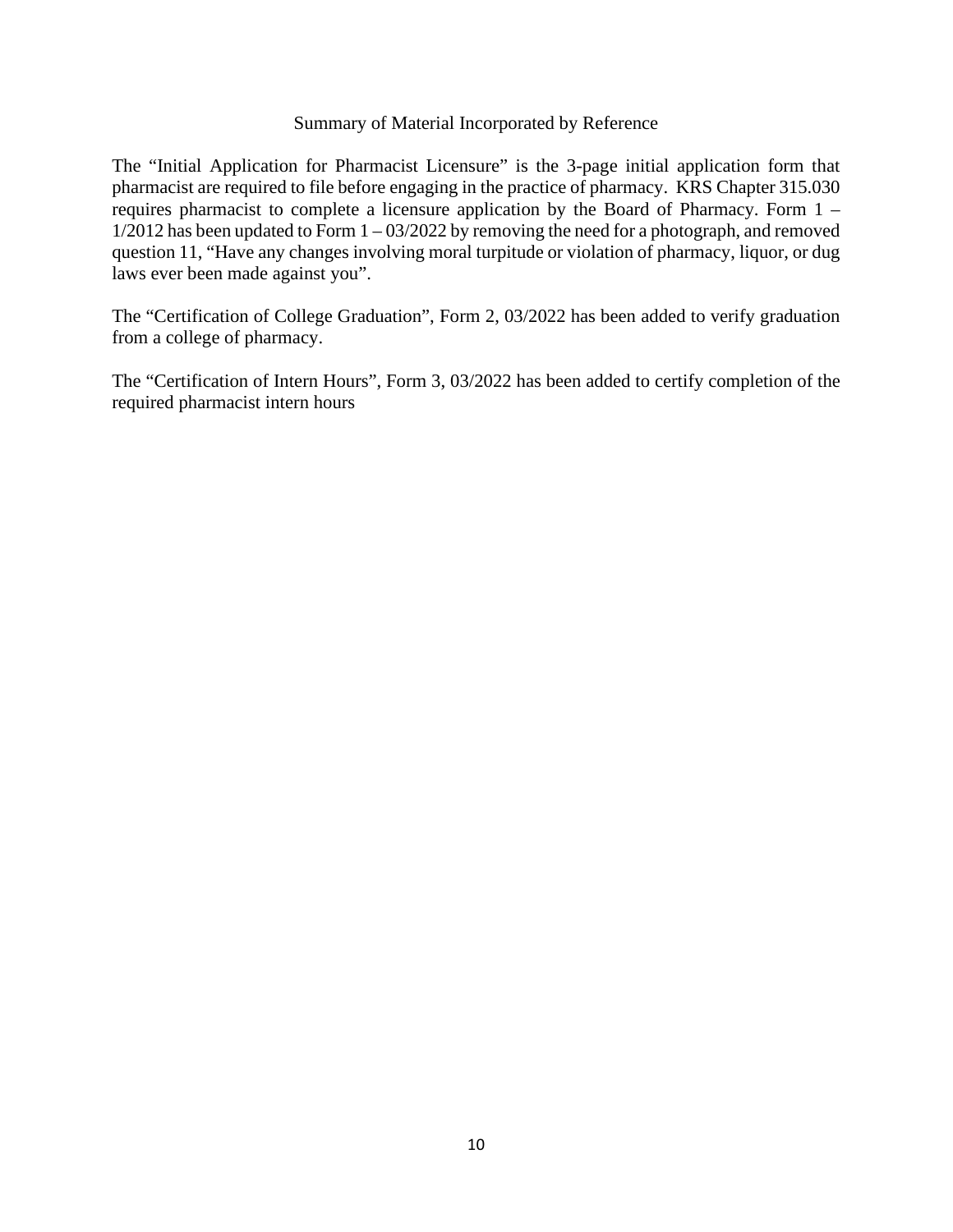| OPTIONAL DEMOGRAPHIC INFORMATION   |                           |  |  |
|------------------------------------|---------------------------|--|--|
| Race/Ethnic Group (check one):     |                           |  |  |
|                                    |                           |  |  |
| ⊓Caucasian                         | □Hispanic                 |  |  |
| ⊓Asian                             | $\sqcap$ African American |  |  |
| ⊓American Indian or Alaskan Native |                           |  |  |
| Other                              |                           |  |  |

Kentucky Board of Pharmacy 125 Hdmes Street, Suite 300 State Office Building Annex Frankfort, Kentucky 40601 Phone: 502-564-7910 Fax: 502-696-3806

| License No.                                |  |  |  |
|--------------------------------------------|--|--|--|
| Date Issued                                |  |  |  |
| <b>NAPLEX Score</b>                        |  |  |  |
| <b>MPJE Score</b><br>(FOR OFFICE USE ONLY) |  |  |  |

# **Initial Application for Pharmacist Licensure**

This application and fee of \$150 must be in the Board Office before taking the NAPLEX or MPJE. Answer all questions in full and print legibly. **Please make checks payable to the 'Kentucky State Treasurer'.**

 I hereby make application for examination by the Kentucky Board of Pharmacy for license as a Pharmacist in Kentucky subject to the provisions of the statues and rules and regulations of the Board and being duly sworn submit the following:

|                                                                          | Street and Number                                                                                                                                                                                                                                                                                                                                                                    |       |                  |
|--------------------------------------------------------------------------|--------------------------------------------------------------------------------------------------------------------------------------------------------------------------------------------------------------------------------------------------------------------------------------------------------------------------------------------------------------------------------------|-------|------------------|
|                                                                          |                                                                                                                                                                                                                                                                                                                                                                                      |       |                  |
| City                                                                     |                                                                                                                                                                                                                                                                                                                                                                                      | State | Zip Code         |
| 4. Telephone Number (<br>(Where you can be reached prior to examination) | $\overline{a}$ $\overline{a}$ $\overline{a}$ $\overline{a}$ $\overline{a}$ $\overline{a}$ $\overline{a}$ $\overline{a}$ $\overline{a}$ $\overline{a}$ $\overline{a}$ $\overline{a}$ $\overline{a}$ $\overline{a}$ $\overline{a}$ $\overline{a}$ $\overline{a}$ $\overline{a}$ $\overline{a}$ $\overline{a}$ $\overline{a}$ $\overline{a}$ $\overline{a}$ $\overline{a}$ $\overline{$ |       |                  |
|                                                                          |                                                                                                                                                                                                                                                                                                                                                                                      |       | $\square$ Female |
|                                                                          |                                                                                                                                                                                                                                                                                                                                                                                      |       |                  |
|                                                                          | 9. Kentucky Pharmacist Intern Registration Number ________________________                                                                                                                                                                                                                                                                                                           |       |                  |
|                                                                          |                                                                                                                                                                                                                                                                                                                                                                                      |       |                  |
|                                                                          | 11. Have you ever been convicted of a misdemeanor? _____ No ______ Yes A felony? ______ No ______ Yes                                                                                                                                                                                                                                                                                |       |                  |
| If yes, give details:                                                    |                                                                                                                                                                                                                                                                                                                                                                                      |       |                  |
|                                                                          | (If additional space is needed for details, please attach separate sheet)                                                                                                                                                                                                                                                                                                            |       |                  |
|                                                                          | 12. Have you ever failed or been refused an examination by any State Board of Pharmacy or other state licensing                                                                                                                                                                                                                                                                      |       |                  |
|                                                                          | (If additional space is needed for details, please attach separate sheet)                                                                                                                                                                                                                                                                                                            |       |                  |
| No                                                                       | 13. Have you ever been refused licensure by any State Board of Pharmacy or other state licensing agency?<br>Yes If yes, give details:                                                                                                                                                                                                                                                |       |                  |
|                                                                          | (If additional space is needed for details, please attach separate sheet)                                                                                                                                                                                                                                                                                                            |       |                  |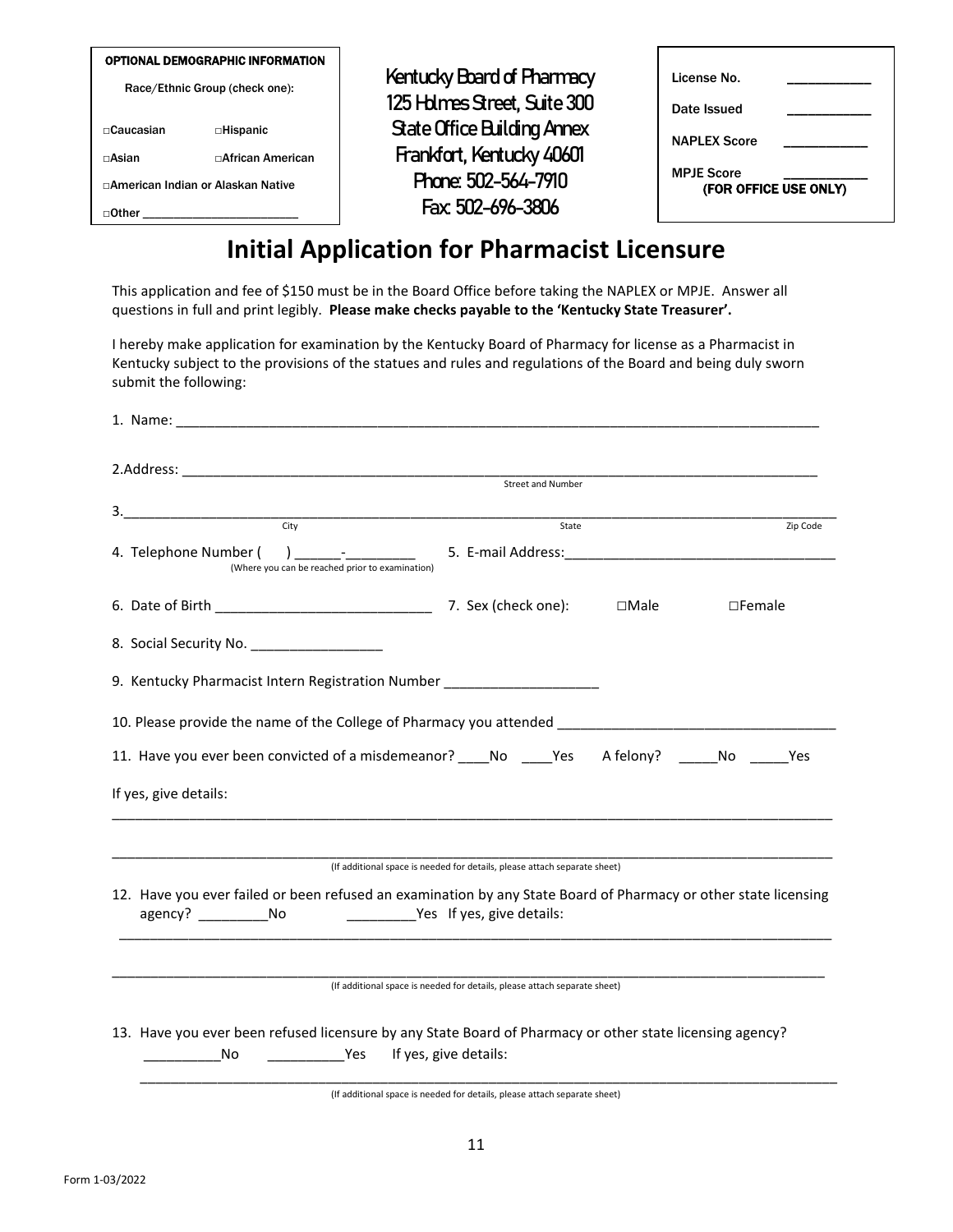|                          |    |      |                       | 14. Have you ever had a Certification of Registration as a Pharmacist suspended, probated, or revoked by any |
|--------------------------|----|------|-----------------------|--------------------------------------------------------------------------------------------------------------|
| State Board of Pharmacy? | No | Yes. | If yes, give details: |                                                                                                              |

\_\_\_\_\_\_\_\_\_\_\_\_\_\_\_\_\_\_\_\_\_\_\_\_\_\_\_\_\_\_\_\_\_\_\_\_\_\_\_\_\_\_\_\_\_\_\_\_\_\_\_\_\_\_\_\_\_\_\_\_\_\_\_\_\_\_\_\_\_\_\_\_\_\_\_\_\_\_\_\_\_\_\_\_\_\_\_\_\_\_\_\_

\_\_\_\_\_\_\_\_\_\_\_\_\_\_\_\_\_\_\_\_\_\_\_\_\_\_\_\_\_\_\_\_\_\_\_\_\_\_\_\_\_\_\_\_\_\_\_\_\_\_\_\_\_\_\_\_\_\_\_\_\_\_\_\_\_\_\_\_\_\_\_\_\_\_\_\_\_\_\_\_\_\_\_\_\_\_\_\_\_\_\_\_\_ (If additional space is needed for details, please attach separate sheet)

I certify that the statements contained in this application are true, complete, and correct, and I agree that the statements shall form the basis of my application and I do authorize the Kentucky Board of Pharmacy to make any investigations that they deem appropriate and to secure any additional information concerning me, and I further authorize them to furnish any information they may now or in the future have concerning me to any person, corporation, institution, association, Board or any municipal, county, state, or federal governmental agencies or units, and that I understand according to the Kentucky Revised Statutes a Pharmacist's License may be revoked or suspended for presenting any false, fraudulent, or forged statement, certificate, diploma, or other thing, in connection with an application for a license or permit.

| (Seal)                                                                                                                                                                                                                              |  |
|-------------------------------------------------------------------------------------------------------------------------------------------------------------------------------------------------------------------------------------|--|
|                                                                                                                                                                                                                                     |  |
| My commission expires <b>All Accords</b> 2004 and 2007 and 2008 and 2008 and 2008 and 2008 and 2008 and 2008 and 2008 and 2008 and 2008 and 2008 and 2008 and 2008 and 2008 and 2008 and 2008 and 2008 and 2008 and 2008 and 2008 a |  |
| This certificate of moral character must be signed by a person of good standing in the community in which the applicant<br>resides.                                                                                                 |  |

I, \_\_\_\_\_\_\_\_\_\_\_\_\_\_\_\_\_\_\_\_\_\_\_\_\_\_\_\_\_\_\_\_\_\_\_\_\_\_\_\_\_\_\_\_\_\_\_\_\_\_ of \_\_\_\_\_\_\_\_\_\_\_\_\_\_\_\_\_\_\_\_\_\_\_\_\_\_\_\_\_\_\_\_\_\_\_\_\_\_\_\_\_\_\_\_\_\_ do say that the applicant herein named, has been personally known to me for \_\_\_\_\_\_\_\_\_\_ years, that my acquaintance with the applicant throughout that period has been sufficiently intimate to afford me ample opportunity to become fully informed as to the applicant's moral character and habits, that the applicant is not addicted to the use of alcoholic liquors or drugs so as to render the applicant unfit to practice Pharmacy, that the applicant is of good moral character and that I recommend the applicant, so far as character and habits are concerned, as worthy to be licensed to practice Pharmacy in Kentucky.

\_\_\_\_\_\_\_\_\_\_\_\_\_\_\_\_\_\_\_\_\_\_\_\_\_\_\_\_ \_\_\_\_\_\_\_\_\_\_\_\_\_\_\_\_\_\_\_\_\_\_\_\_\_\_\_\_\_\_\_\_\_\_\_\_\_\_\_\_\_\_\_\_\_\_\_\_\_\_\_\_\_\_\_\_\_\_\_\_\_\_

(Date)

 (Signature) \_\_\_\_\_\_\_\_\_\_\_\_\_\_\_\_\_\_\_\_\_\_\_\_\_\_\_\_\_\_\_\_\_\_\_\_\_\_\_\_\_\_\_\_\_\_\_\_\_\_\_\_

(Occupation)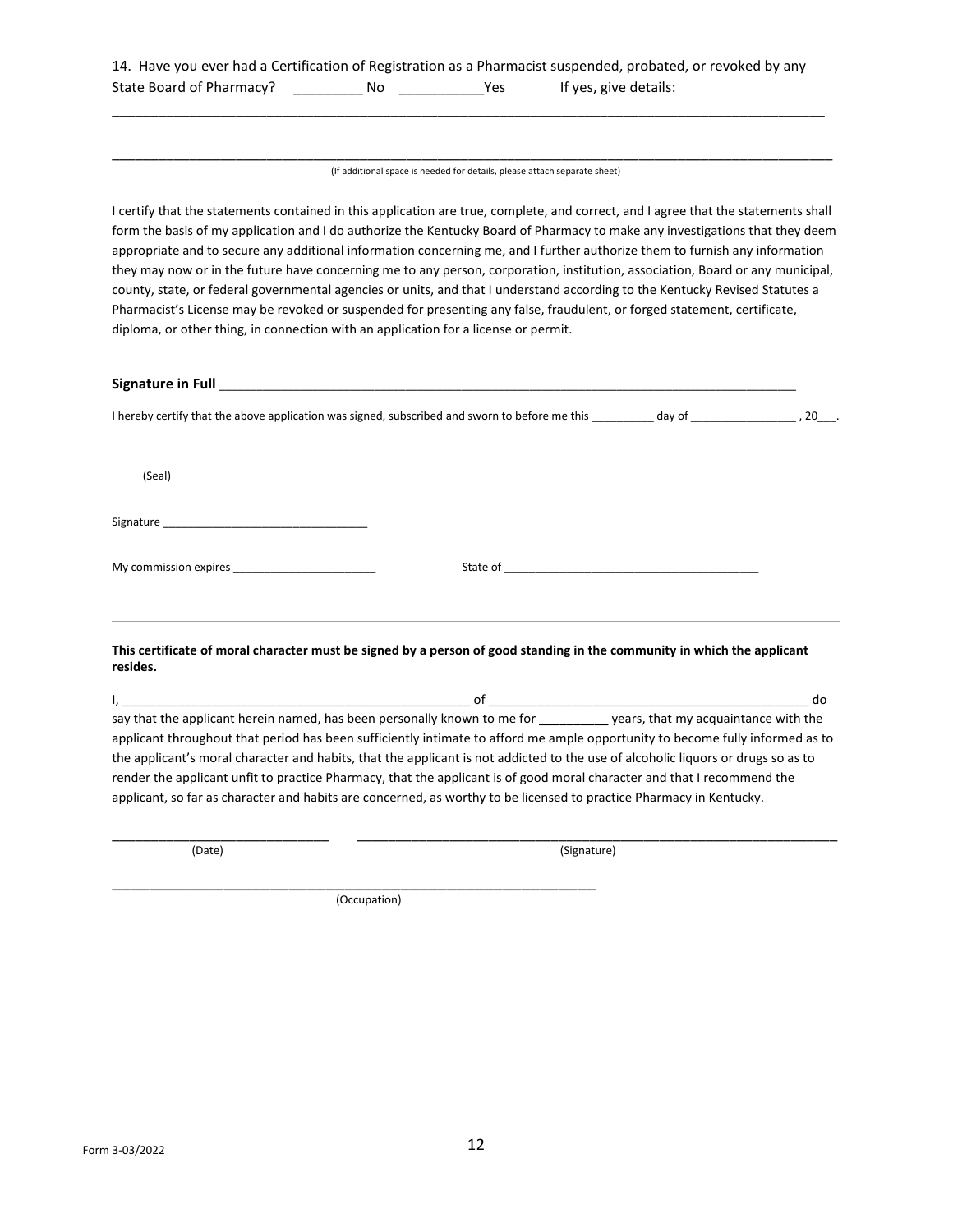# **CERTIFICATION OF COLLEGE GRADUATION**

**[To be executed by the Dean of the College of Pharmacy where the applicant attended Pharmacy School.]** 

**Please make a copy of this section and submit to the Dean of the College of Pharmacy where you graduated for completion. Please indicate below the College of Pharmacy attended.**

This is to certify that \_\_\_\_\_\_\_\_\_\_\_\_\_\_\_\_\_\_\_\_\_\_\_\_\_\_\_\_\_\_\_\_\_\_\_\_\_\_\_ was in regular attendance at

\_\_\_\_\_\_\_\_\_\_\_\_\_\_\_\_\_\_\_\_\_\_\_\_\_\_\_\_\_ and that a certificate of graduation with the degree

was conferred on \_\_\_\_\_\_\_\_\_\_\_\_\_\_\_\_\_\_\_\_\_\_\_\_\_.

(Signature)

\_\_\_\_\_\_\_\_\_\_\_\_\_\_\_\_\_\_\_\_\_\_\_\_\_\_\_\_\_\_\_\_\_\_\_\_

 **(SEAL)**

(Title)

(Date)